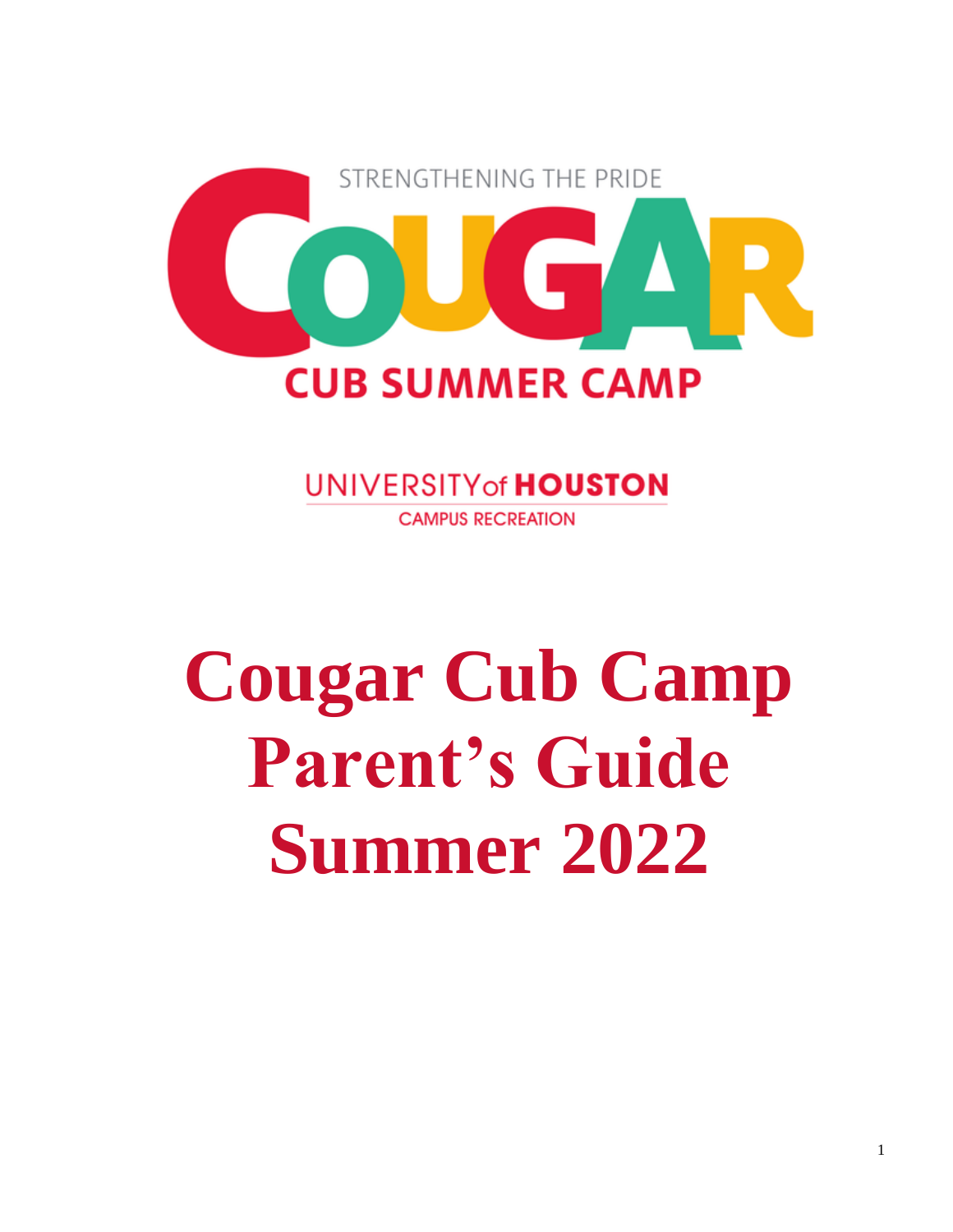# **UH Cougar Cub Summer Camp 2022 Parent's Guide**

# **Cougar Cub Camp Administration**

*Steven Knecht –* Assistant Director, Recreational Sports and Family Programs – Camp Director Office Phone: (713) 743-3932 Email: [spknecht@uh.edu](mailto:spknecht@uh.edu)

*Shaneisha Weir* – Coordinator, Recreational Sports and Family Programs Office Phone: (713) 743-9519 Email: sweir@uh.edu

*Kim Clark* – Executive Director, Campus Recreation Office Phone: (713) 743-5478 Email: [kdclark@uh.edu](mailto:kdclark@uh.edu)

## **Campus Recreation Contact Information**

| <b>Main Campus Recreation Sports Office</b> |
|---------------------------------------------|
| <b>Campus Recreation Welcome Desk</b>       |
| <b>Campus Recreation Admin Office</b>       |
| <b>Campus Recreation Fax</b>                |
| Website                                     |

**Main Campus Recreation Sports Office** (713) 743-5576 **Campus Recreation Welcome Desk** (713) 743-7529 **Campus Recreation Admin Office** (713) 743-9500 **Campus Recreation Fax** (713) 743-9517 uh.edu/recreation

# **Campus Recreation Mission Statement**

Campus Recreation provides inclusive recreational experiences that inspire student success and lifelong well-being.

## **Campus Recreation Vision Statement**

UH Campus Recreation aspires to create a culture of:

- **Engagement**, by providing opportunities for involvement through the utilization of extraordinary facilities, programs, and services
- **Connection,** by uniting individuals through recreational activities and programs to foster a sense of belonging
- **Learning,** by creating experiential learning opportunities that meet the needs of the diverse UH community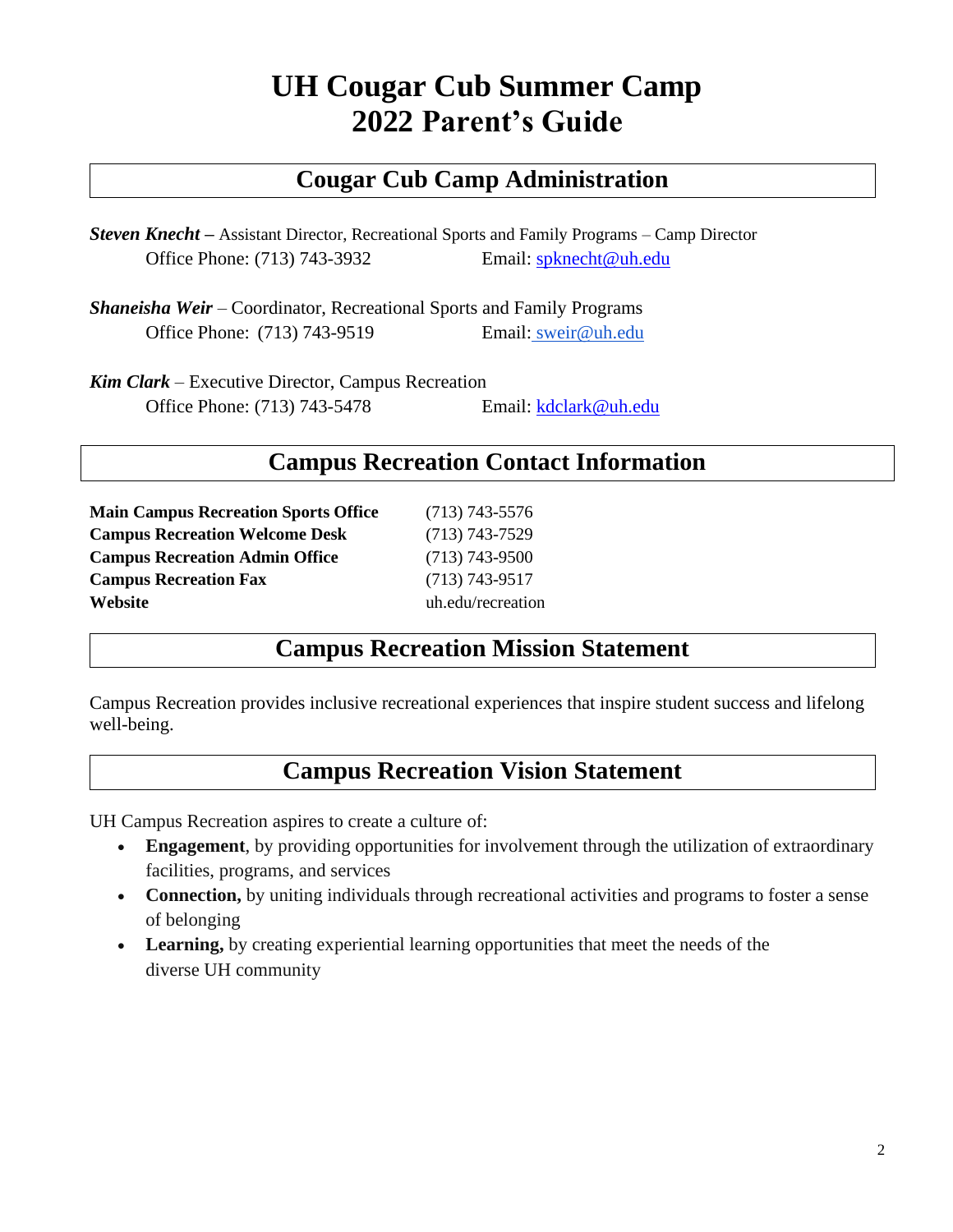# **Campus Recreation Values**

**SERVICE** – We are committed to providing quality service to the UH community through intentional patron interactions, safe and reliable equipment, well-maintained facility spaces, effective communication, and knowledgeable staff.

**INTEGRITY** – We are driven by our mission, vision and values in all decisions. Through our actions, we will demonstrate knowledgeable and consistent decision-making that results in beneficial outcomes for all stakeholders.

**EMPOWERMENT** – We foster the personal growth of our stakeholders through opportunities for selfdiscovery, teambuilding, and engagement in experiential leadership and learning.

**FUN** - We strive to provide an enjoyable and challenging environment for participants and employees, in an attempt to improve personal success and strengthen the connection to UH.

**SAFETY** – We are dedicated to providing an environment free from physical, mental, and emotional harm. We will utilize risk management training and techniques to prepare all staff members to recognize and correct any potential hazards, as well as respond to accidents and emergencies.

**INCLUSION** – We demonstrate our commitment to inclusion by providing intentional programming and services for all. We embrace a full spectrum of opportunities that challenge the UH community to grow and think differently.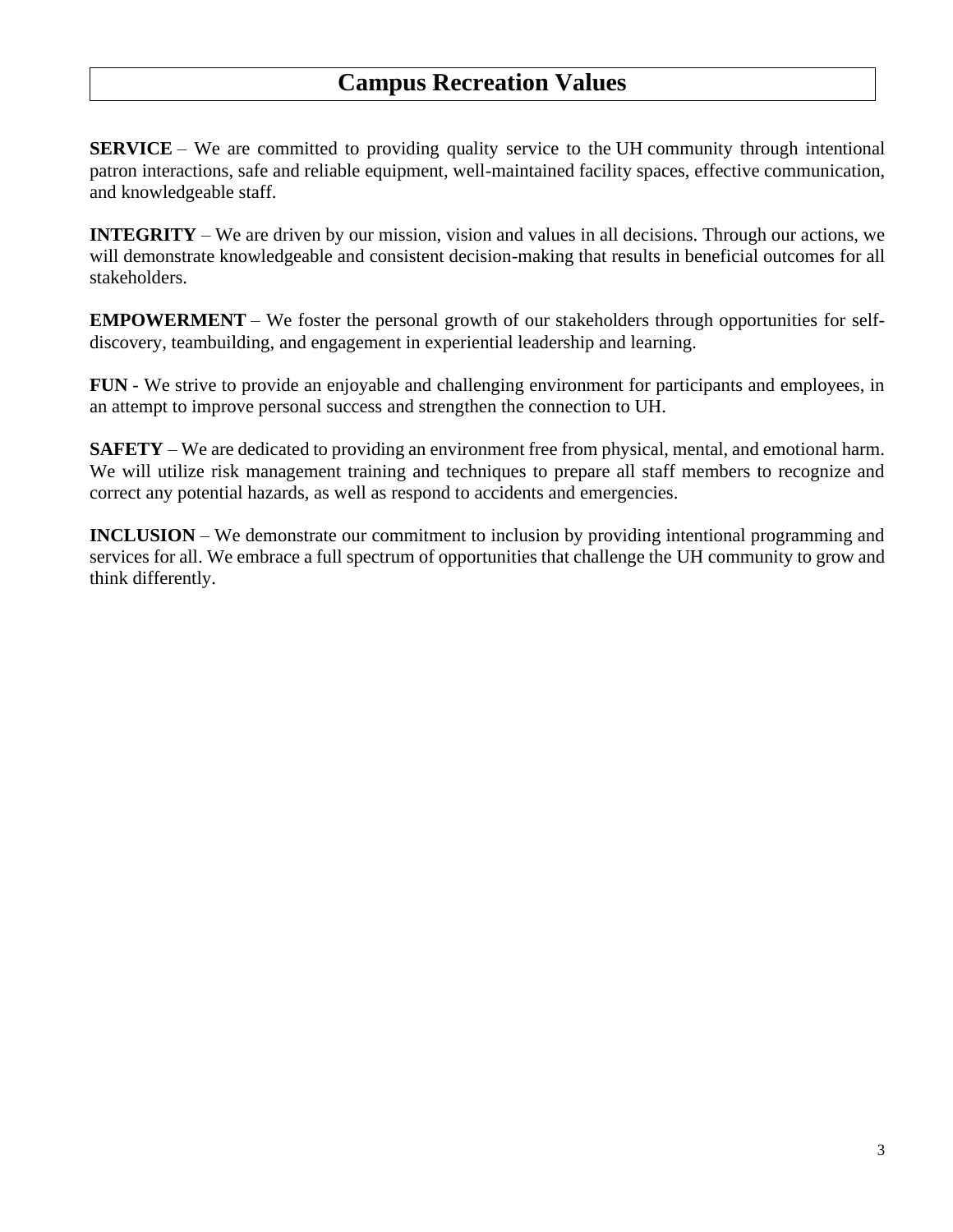## **Cougar Cub Summer Camp Overview**

UH Cougar Cub Summer Camp's intent is to make summer a fun, happy and safe experience for your child. Our services extend throughout the community reaching children of varied ethnic, cultural and socioeconomic backgrounds. Our *purpose* is to provide a quality camper experience to support parents in their desire for their children to grow to their fullest potential. Each child has talents and skills to develop, energy to put to use, and huge reservoirs of creativity that need to be encouraged. Our program provides 6-11 year-olds with chances to unwind, explore and experiment, discover new ideas, work cooperatively in small groups and enjoy large group activities.

#### **Our Mission Statement:**

Through quality programs, UH Cougar Cub Summer Camp develops youth, strengthens and supports families, and creates health and wellness for all.

#### **Hours of Operation:**

● Normal Day 8:30am-4:30pm

#### **Weeks of Summer Camp Programming:**

| <b>Individual Sessions</b>                        |                                                                 |
|---------------------------------------------------|-----------------------------------------------------------------|
| Summer Session 1: June $6th$ – June $10th$        | Summer Session 5: July $11^{th}$ – July $15^{th}$               |
| Summer Session 2: June $13th$ – June $17th$       | Summer Session 6: July $18^{th}$ -July $22^{nd}$                |
| Summer Session 3: June $20^{th}$ – June $24^{th}$ | Summer Session 7: July $25^{\text{th}}$ – July $29^{\text{th}}$ |
| Summer Session 4: June $27th - July 1st$          | Summer Session 8: August $1st$ – August $5th$                   |

#### **Summer Camp Meet and Greet**

Mark your calendar for *Friday June 3rd*. Campers and parents will have the opportunity to meet counselors and learn all about what the 2022 camp season will have to offer. This is a drop in event; there is not a program or activities planned. Our staff will give a tours, provide information, we will verify paperwork and payments have been completed, and answer any questions you or your child may have.

#### **Camp Communication**

Camp will utilize a software called Class Dojo to help facilitate communication between Camp Administration and parents. All parents are encouraged to download their free app to a personal handheld device. An email will be sent via Class Dojo for parents to join to access their camper's profile. Only email addresses listed within the contact section within the registration packet will initially be sent a notification email.

Class Dojo will be utilized for minor injury reporting, assisting with internal camp roster management, and assisting in emergency notifications.

#### **Age Groups**

Weekly camper limit: 60 campers

Age limit:  $6 - 11$  year olds

Siblings of the same age or with in age range from the same household will remain in the same group for the entirety of the weeklong session.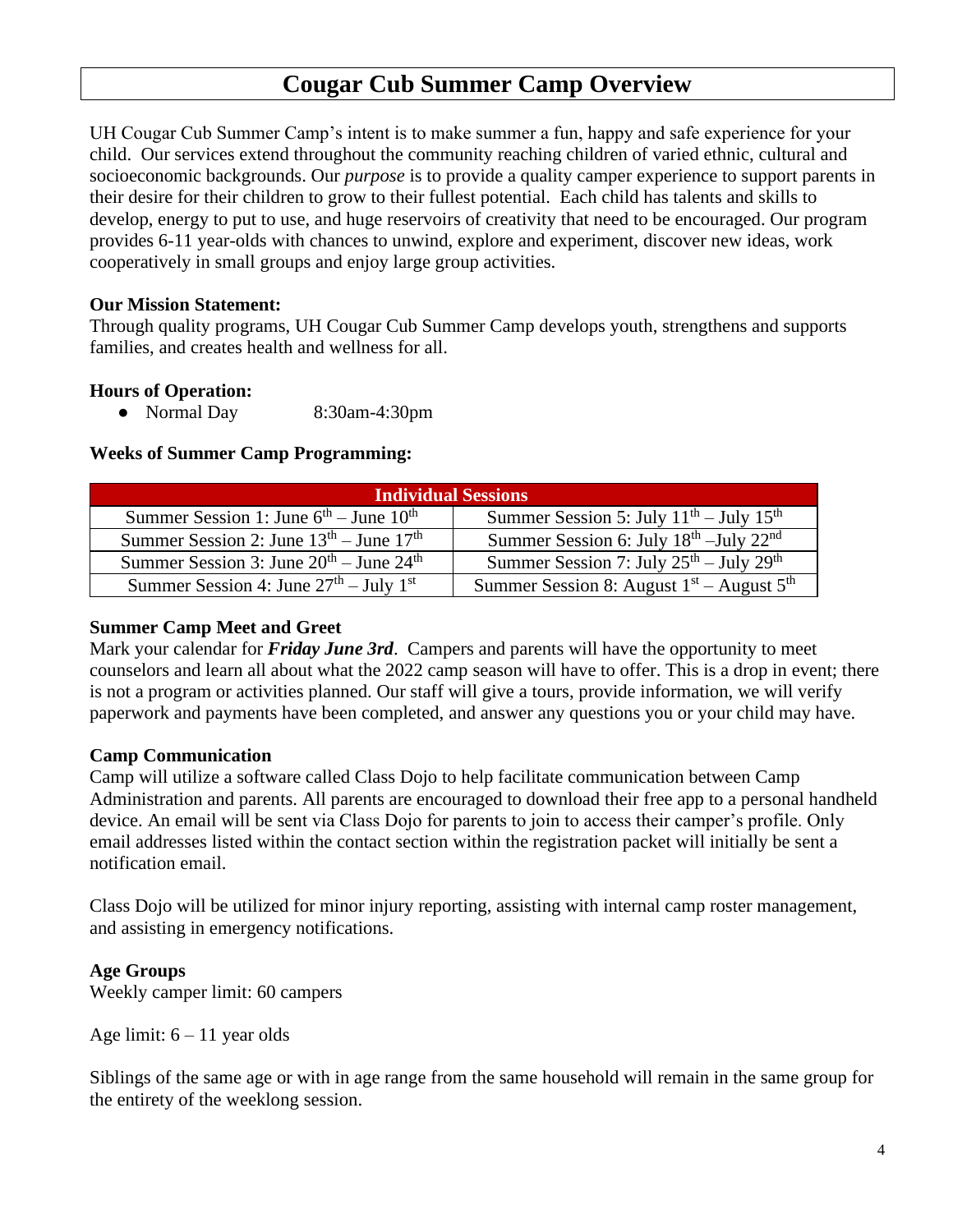#### Group Modifications

- Depending on registration numbers, this will be the base format for our group structures. We do reserve the right to combine groups or split groups if needed, but we will do so with discretion.
	- o Age Cohort: 6-7 year olds (20 campers and 2 counselors total)
		- Group A: 10 campers plus 1 counselor
		- Group B: 10 campers plus 1 counselor
		- o Age Cohort: 8-9 year olds (20 campers and 2 counselors total)
			- Group A: 10 campers plus 2 counselor
			- Group B: 10 campers plus 2 counselor
	- o Age Cohort: 10-11 year olds (20 campers and 2 counselors total)
		- Group A: 10 campers plus 1 counselor
		- Group B: 10 campers plus 1 counselor
- Each Cohort will have a maximum of 20 campers per group. Camper to counselor ratio is 10:1.

## **Registration, Payments, Discounts, Refunds**

#### **Admission Policies**

UH Cougar Cub Camp admits children ages 6-11 years of age. UH Cougar Cub Camp will address physically challenged and special needs children on a per request basis with the hope that we can serve all children who come to us. UH Cougar Cub Camp does not discriminate on the basis of race, color, religion, sex, or national or ethnic origin in administration of its personnel and admissions policies.

#### **Limited Enrollment**

Enrollment space in all of our sessions is limited. Group sizes range from ten (10) to a maximum of twenty (20) per age group. This allows for a low child-to-instructor/group leader ratio, typically10-1 ratio. We will typically have two counselors with each group at all times. The Assistant Director, Coordinator, Graduate Assistant and Camp Intern for Recreational Sports and Family Programs will be floating amongst the groups as well.

## **Registration Information**

## **Camp Fees**

- **Regular Registration – March 23rd**
	- o UH CRWC Member \$162
	- o UH Non-CRWC Member \$200

#### *\*Extended care allows you to pick-up your child no later than 5:00pm.*

Membership Discount**:** To receive the camp discount the membership needs to extend through the entire camp season. What that means is, you must have a current membership when you submit the registration for payment, as well as have a current membership through the 8 weeks of camps too. We have two options for membership: pre-pay and payroll deduction. With pre-pay you can purchase an annual membership for \$348. If you cancel the pre-pay annual membership before the 12 months are up, you will not receive a refund. With payroll deduction, if you cancel the payroll deduction membership before the 12 months are up, you will be charged a \$100 cancellation fee.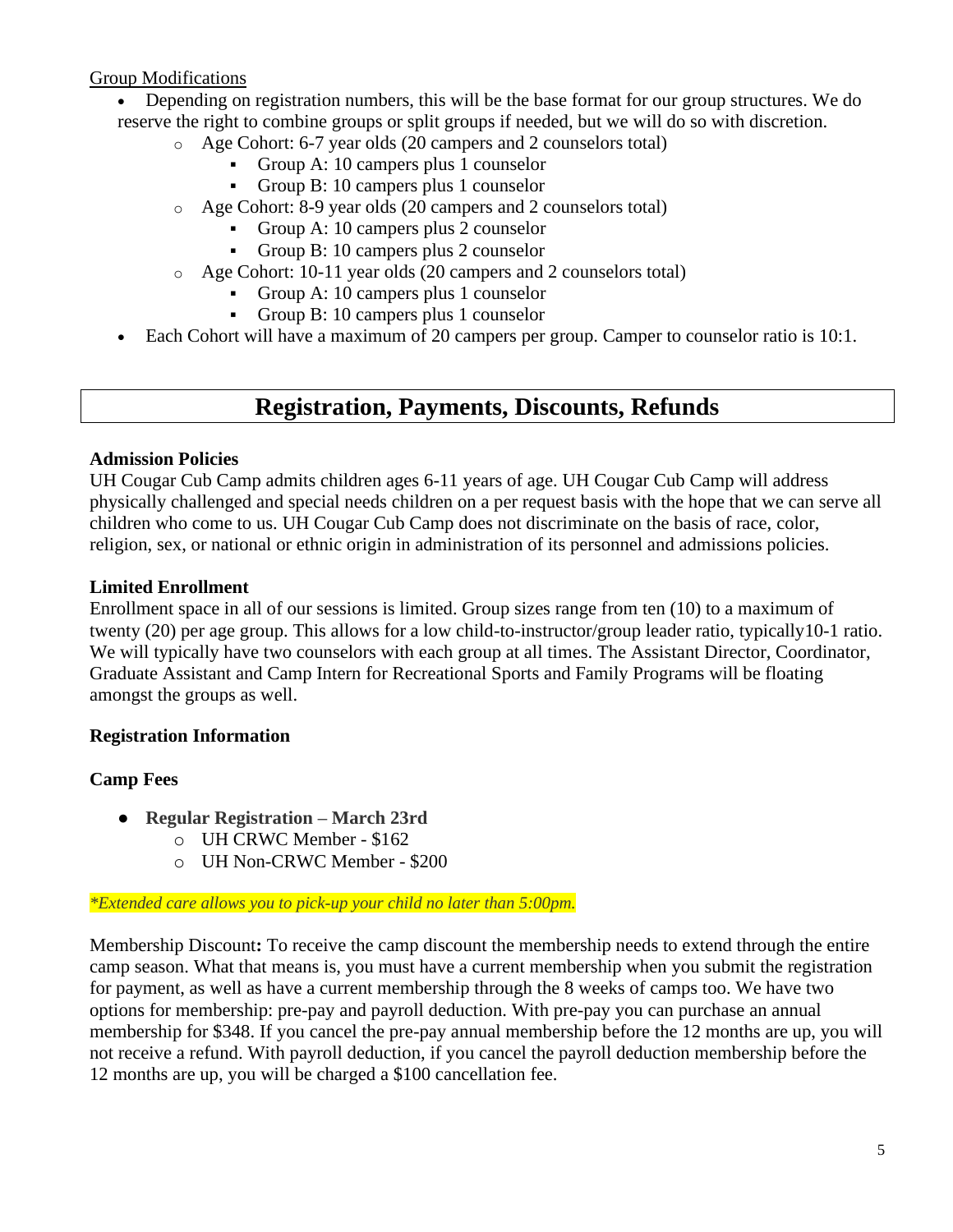#### **Refund Policy: COVID-19 Refund:**

In the event that a camper contracts COVID or is not able to continue with camp for any other reason the following refund policy will be enforced:

#### **General Refund Policy:**

All refund requests must be submitted in writing and received by UH Camp Administration by the dates below.

| <b>Refund Amount</b> | <b>Request must be received</b>                                                   |
|----------------------|-----------------------------------------------------------------------------------|
| 100%                 | May 1st by 5pm                                                                    |
| 75%                  | Between May $1st - May 15th by 5pm$                                               |
| 50%                  | After May 15th and no later than 15 business days before purchased session begins |
| 25%                  | Within 15 business days of purchased session                                      |
| 0%                   | No refund after the first Monday of session or week                               |

Camps Fees paid by credit card will be credited immediately upon approval by UH Camp Administration. Purchases made by check or cash will be refunded by direct deposit within four to six weeks after approval by UH Camp Administration. Refunds will be made only to original payee or credit card holder.

**Absences:** Refunds are not available for vacations, special events, short-term illnesses, or other personal commitments that prevent attendance. Refunds for long term illnesses or family emergency of one full camp week will be handled on a case by case basis.

**Dismissal:** On occasion, dismissal may be necessary for disciplinary reasons. This action will take effect only after conversation among the parents, camp (if appropriate) and the camp Director. If camper is dismissed for disciplinary reason, there will be NO REFUND for the unused days. Campers may be dismissed immediately if deemed a harm to themselves or others by the Campus Recreation full time staff.

Camp Fees paid by credit card will be credited immediately upon approval by UH Camp Administration. Purchases made by check or cash will be refunded by direct deposit within four to six weeks after approval by UH Camp Administration. Refunds will be made only to original payee or credit card holder. For cash or check payments, a [Vendor Setup Form](http://www.uh.edu/finance/Forms/Individual%20Setup%20Form.pdf) must be completed

## **Additional Fees Policy:**

If your check or draft is returned for any reason, a RETURNED CHECK FEE will be assessed. If more than two checks are returned, UH Cougar Cub Camp will be unable to accept your personal checks. At that time, all future payments must be paid in cash or money order.

# **Daily Camp Procedures for Parents and Campers**

## **Arrival and Dismissal**

UH Cougar Cub Camp begins at 8:30am and ends at 4:30pm, unless registered for the Extended Day Program. Campers should not be dropped off before 8:00 am. Campers will be met by camp staff at the meter parking lot located on the side of the building on Calhoun Street. If you arrive at camp after 8:30am, you will have to walk your child into the Campus Recreation Center main entrance and sign in. A UH Cougar Cub Camp staff member will escort your child to the scheduled activity. Please try and make every effort to make sure campers arrive on time. Dismissal will begin at 4:30pm. Campers will be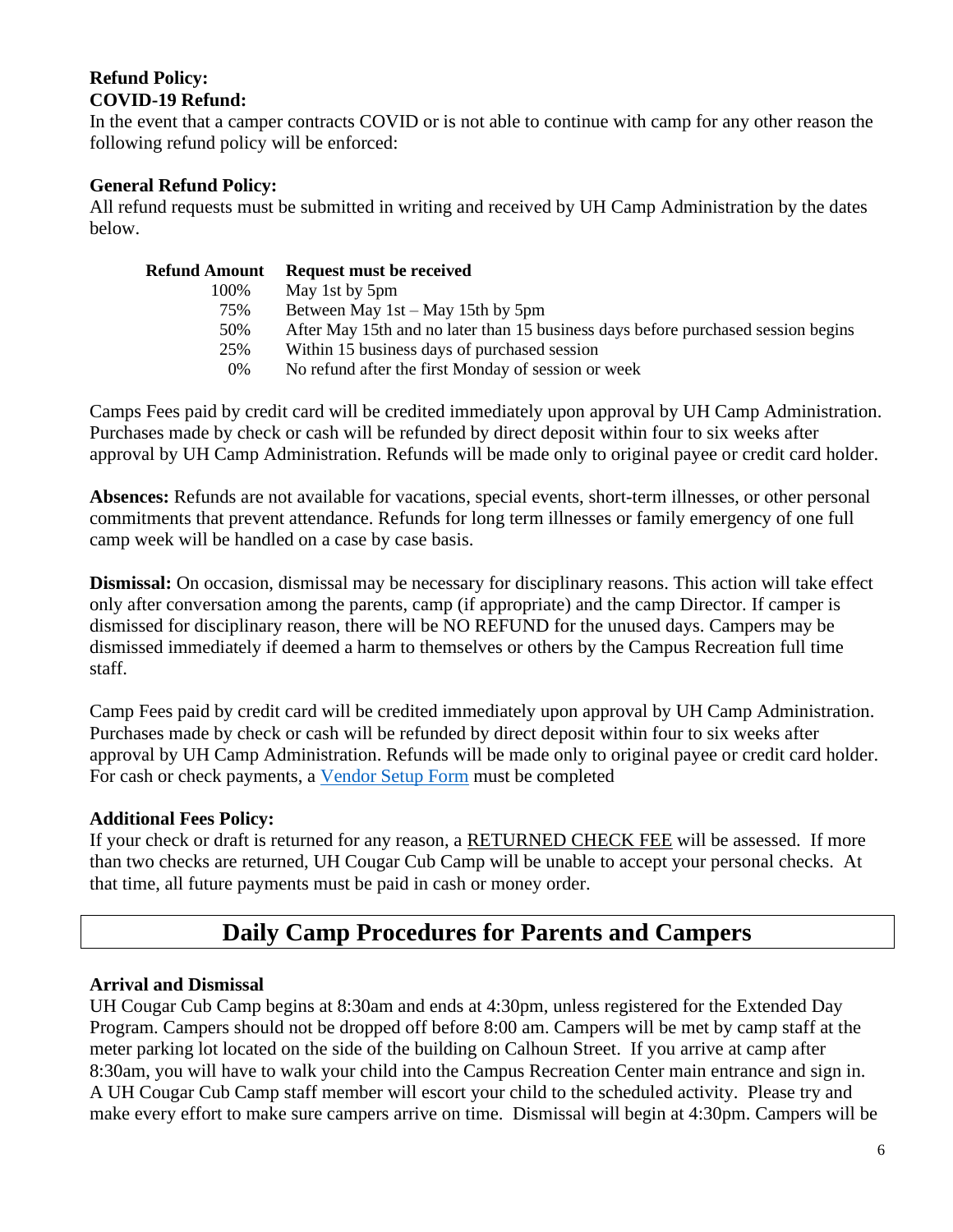dismissed from the area where they were dropped off. Parents have the option of using the carpool line or coming into the Campus Recreation Center and picking their child up. All parents or authorized pick-ups will need to sign their child out of the camp program daily. All campers should be picked up at 4:30pm. Children who are not picked up by 4:30 PM will be brought to the Rec Sports Office. Parents will be required to come into the Campus Recreation Center and sign their child out of the program and must adhere to late Pick-up Policy.



Everyone will be provided with two (2) name plates for pick up. Anyone who is coming to pick up a camper must have a name plate with the appropriate campers name listed on the plate. The name plate should be displayed on the front dash of the vehicle so campers can be called ahead of time and the pickup process can run smoothly and efficiently.

#### **Sign-In/Sign-Out:**

Camp Staff will note the time that your camper was dropped off and sign them in. Parents sign their camper out before leaving in the afternoon. There is a sign-in/sign-out pre-printed sheet available as you go through carpool or enter the building. Please get into the habit of this DAILY REQUIRED step. There must be an exchange of responsibility from one adult to another, not from child to staff. All persons signing children in/out must be at least 18 years of age and show a government issued photo ID. We cannot release minors to minors.

Drop off time will remain the same 8:00am-8:30 am. Parents must remain in the car and wear a face covering when interacting with staff during drop off and pick up.

Counselors will meet campers outside and escort them into their designated area.

Once one camper is in the CRWC, one counselor per cohort will remain in the CRWC and one counselor will go back and forth to escort campers.

For Parents:

- Parents must assess their children's health prior to coming to campus by doing the following:
	- o Take their temperature on the day that they come to camp prior to arrival.

o Conduct a self-assessment of your child's health/infection exposure on the day of any visit to campus and assess if you child is exhibiting any new symptoms (see below) related to COVID-19 that are not due to a pre-existing medical condition or a diagnosis of a medical condition unrelated to COVID-19.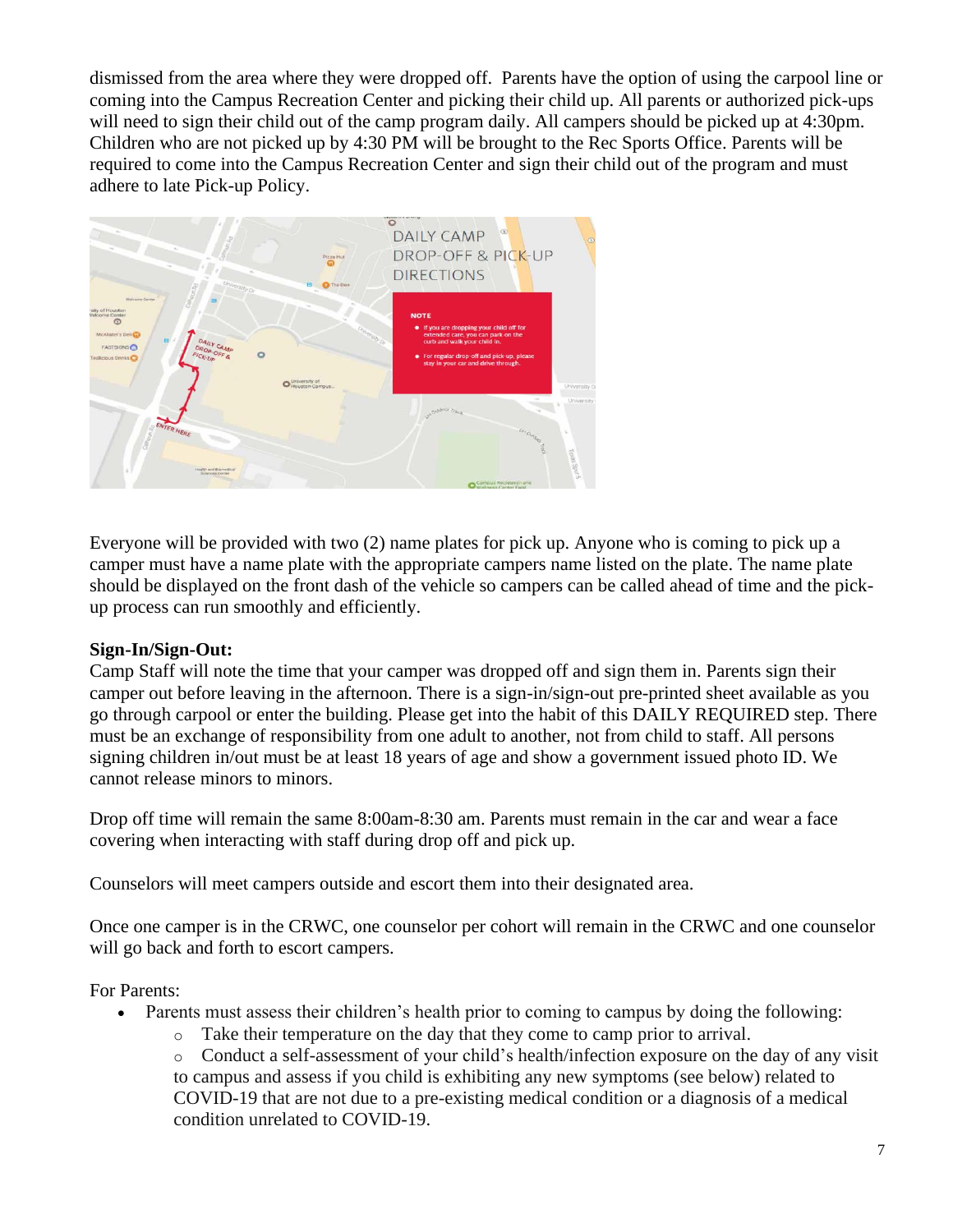- o Symptoms include:
	- Fever (temperature greater than or equal to 100.0 degrees) or chills
	- **Cough**
	- Shortness of breath or difficulty breathing
	- **Fatigue**
	- Muscle or body aches
	- Headache
	- New loss of taste or smell
	- Sore throat
	- Congestion or runny nose
	- Nausea or vomiting
	- Diarrhea
- If the camper exhibits any of these symptoms they will be asked not to attend camp that day.
- You may return to camp:
	- o If your symptoms are a result of a pre-existing medical condition;
	- $\circ$  If your health care provider has advised that you have an alternative medical diagnosis that is unrelated to COVID-19 and are no longer contagious; or
	- o If at least 24 hours has passed since last fever without the use of fever-reducing medications and improvement in symptoms, and at least 10 days has passed since symptoms first appeared.
- In the event that siblings are signed up for camp, if one person in the family is exhibiting symptoms or has been exposed to someone who has been lab confirmed with COVID-19, then the entire family has been exposed and cannot come to camp.

No parents or guardians will be permitted to visit the camp during or between camp sessions, except to drop-off and pick-up campers.

## **Late Pick Up Policy**

UH Cougar Cub Summer Camp understands that a late pick up may occur on a rare occasion. However, please understand that we open at 8:00am sharp and close at 4:30 PM sharp. If your child is not picked up by the end of the Camp Program, a late fee will be charged and collected at that time.

The late fee is \$35. The fee is used to pay the two counselors (that are required by the State) who remain with your child. If you know you are going to be late, call us at 713-743-8041. We do understand that things come up and traffic can be challenging even at the best of times. If we have not heard from you by 5:00pm and we cannot reach you by phone, your emergency numbers will be called and one of those contacts will be asked to come and get your child. After that time, the police will be contacted to see if there has been an accident and/or to drive by your home to see if there is a problem.

## **Absences**

If your child needs to miss a day of camp due to illness or other reasons, please notify us by emailing camp administration or calling the Camp Director at 713-743-5576 as soon as possible. There will be no refunds for camper absences or non-participation.

## **Everyday Campers must remember**

- · Lunch/2 snacks and a drink labeled with child's name
- Extra change of clothes
- · Water bottle labeled with child's name
- · Close-toed shoes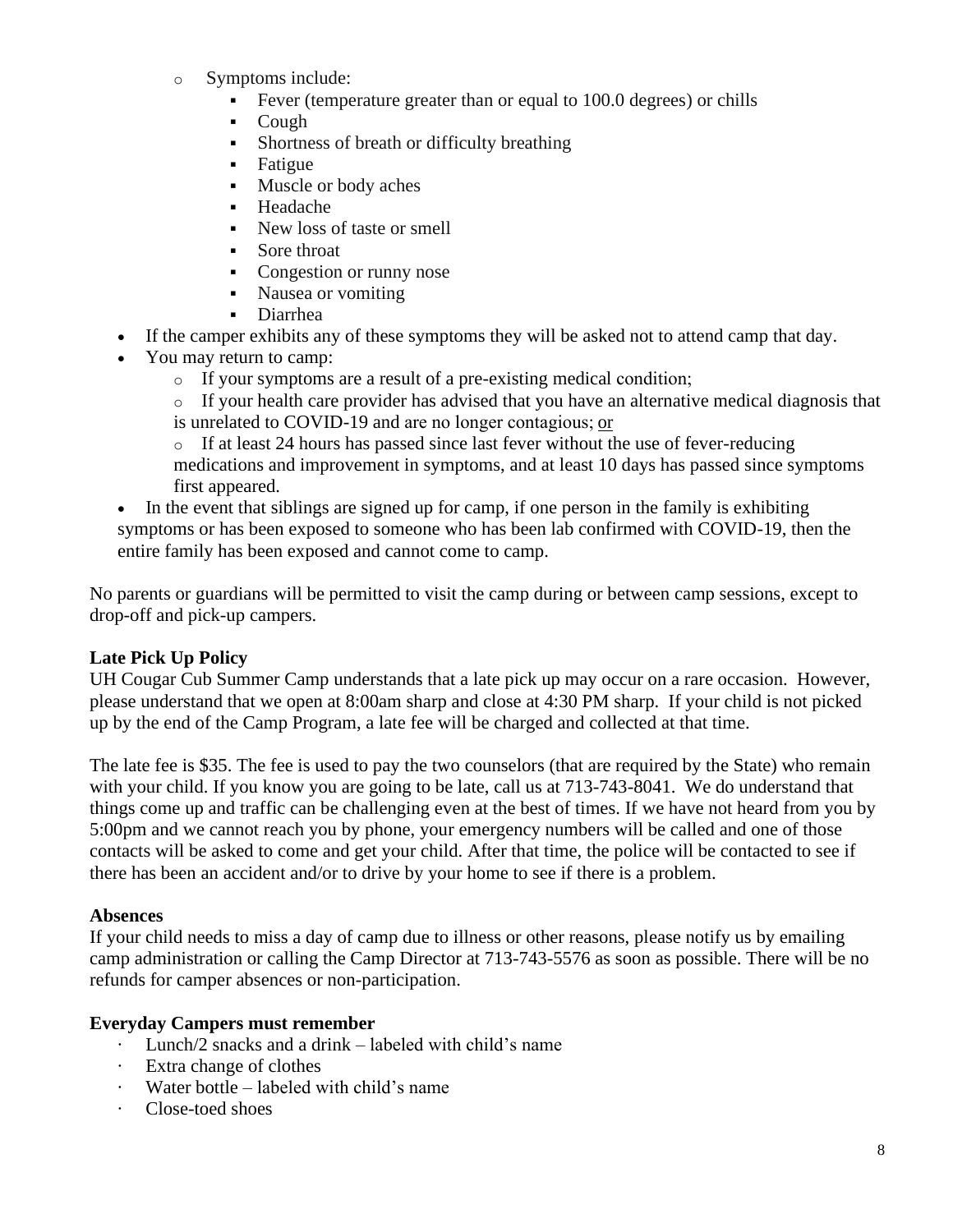· A smile and an attitude ready to have fun

## **Clothing Policy**

Children should wear comfortable and appropriate clothing for indoor and outdoor activities. We use washable paints and crayons, however, clothing can still get stained so please do not send your child in their best clothing. We do not reimburse for clothing rips, stains or normal wear and tear. Open-toed shoes can be a safety hazard to your child. Therefore, closed toed shoes are required for all children to participate in the Summer Camp. Sandals, flip-flops, crocs, boots, etc. are not allowed to be worn during camp activities (besides swim time). Campers need to have on appropriate footwear for a camp setting. *Please put the camper's first and last name on every item of clothing, towels and shoes with permanent marker*. Remember… The nature of camp is to be very active and have fun, which often means getting dirty. Please do not send your child wearing anything they will be afraid to get dirty.

#### **Food and Beverage**

Campers must bring their own lunch each day. Lunches will not be refrigerated, so please consider this when packing lunches. Campers will remain separated in their cohorts during lunch and sit 6ft apart. Lunchtime will be staggered into three time blocks from 11:00 am – 12:30 pm.

We may provide some special event food/snacks please ensure you provide any food allergies on the registration form so we are aware.

#### **Lost and Found**

There will be a table located in the special event hallways that campers will have the opportunity to claim items at the end of each day before they are taken to Member Services. Any found items at the end of the day will be taken to the Member Service Desk where the items will be logged as either valuables or nonvaluables. All found items will be logged and kept for a week. Valuable items will be transferred to the University of Houston Police Department. The department will only log and keep dry, non-perishable items. Campers need to be reminded to leave valuables at home and take what belongs from them from the cubbies area

#### **Personal Property Policy**

We have plenty of equipment and activities to keep your child busy all day long. Please do not allow any toys, games, sports equipment, cell phones, Nintendo DSs, or iPod type devices to accompany your child. Electronic devices are prohibited from camp and will be confiscated if discovered and returned at the end of the day to the parent. We will not be responsible for lost or stolen items.

#### **Alcohol, Drugs & Weapons**

Alcohol, drugs and weapons (includes replicas) are not permitted at the camp. If there is just cause to suspect improper items have been brought to camp the staff may conduct an administrative search and seize all contraband. The camper's parents/legal guardian will be notified immediately. All suspected illegal activity shall be brought to the attention of the University of Houston Police Department.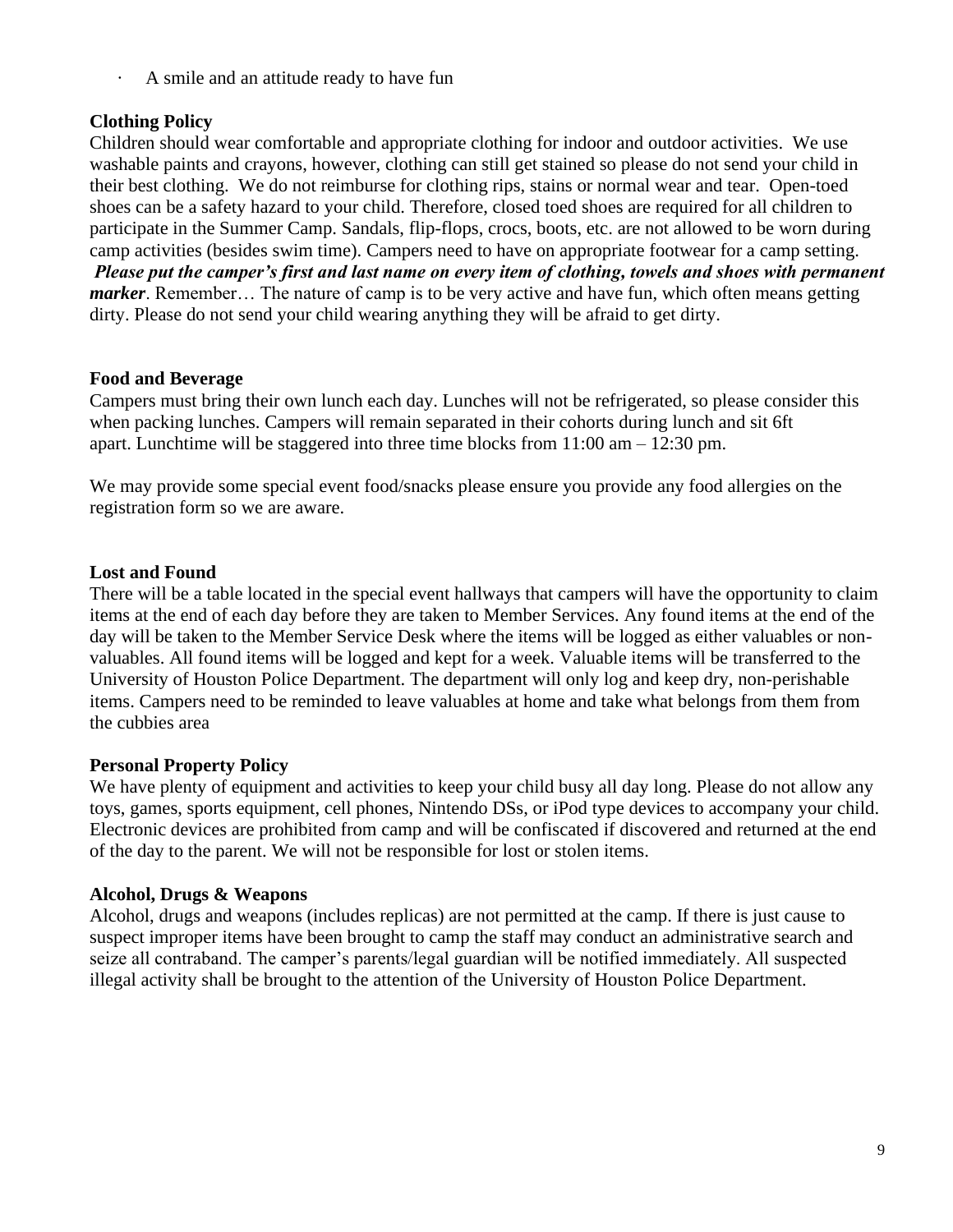## **Camper Medical Procedures**

#### **What is Illness**

Protecting all staff and children from illness is important. If any of the following conditions occurs while a child is in attendance, the child will be kept comfortable and isolated in a supervised location until a parent or guardian can pick them up. The Camp Administrator will contact the parent/guardian to let them know the symptoms and that they are required to pick their child up.

- Fever (forehead temperature above 100 degrees)
- Vomiting
- Diarrhea
- Head Lice
- Symptoms of an infectious disorder such as ringworm, pink eye, etc.
- Communicable disease
- Any other condition deemed necessary by the Camp Administrator for the well-being of the child and other children enrolled.
- The illness prevents the child from participating comfortably in activities.
- The illness results in a greater need for care than the staff can provide without compromising the health, safety and supervision of the other children.

#### **Return to Care**

In the event that a child is sent home due to illness, they are not allowed to be admitted to camp the next day. Campus Recreation Cougar Cub Summer Camp follows the "24 Hour Rule" which means children must be symptom free for 24 hours prior to returning to care.

#### **Medication Policy**

Summer Camp staff are not able to administer medications. In the event a child needs medication, the parent/guardian is responsible for administering it. No medications can be stored or held for children, including over the counter medication.

#### **Emergency Communication**

If a child has a minor accident, staff will administer appropriate first aid to the child and then provide communication to the parent no later than at pick up. If a child has a more serious injury, Camp Administration will notify the parent/guardian. In the event that the parent/guardian does not answer, emergency contacts will be notified.

If there is an emergency requiring immediate medical attention, Camp Administration will notify the parent/guardian. In the event that the parent/guardian does not answer, emergency contacts will be notified. A Camp Administrator and/or a Campus Recreation full-time staff member will accompany a child in the event they need to be transported. It is important to note that anytime EMS is called for a child they must be transported. Only a parent or guardian on site (not on the phone) can decline transport for a child.

Class Dojo will be utilized for minor injury reporting and assisting in emergency notifications.

All parents are encouraged to sign up to receive notifications from UH ALERT. For information on how the general public can sign up for UH ALERT notifications, please visit [http://alerts.uh.edu/update](http://alerts.uh.edu/update-contact-information/general-public)[contact-information/general-public/](http://alerts.uh.edu/update-contact-information/general-public).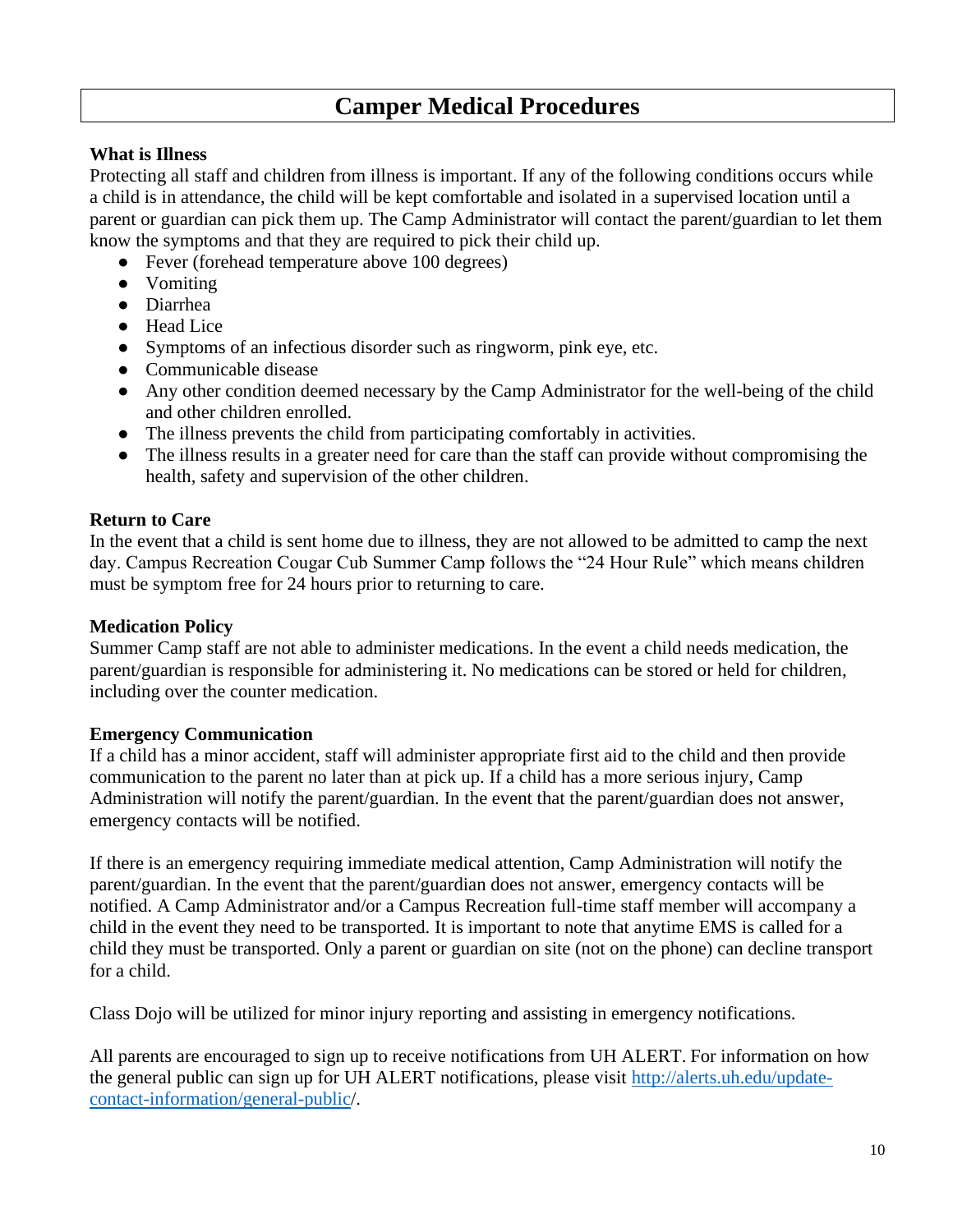#### **Accessibility**

The UH Cougar Cup Camp will provide accommodations for participants with disability, as long as we receive two weeks advance notice in order to allow us to adequately prepare those accommodations. We will discuss accommodations with the parents/guardians. Requests for accommodations can be emailed to Steven Knecht spknecht@uh.edu or by phone at 713-743-3932.

#### **Animals**

Personal pets and/or animals/pets are not permitted at camp unless prior approval has been given by the Camp Administration. Exception: service animals.

# **COVID-19 COHORT EXPOSURE PLAN**

From the moment the camper is dropped off at camp, the Cougar Cub Summer Camp staff will continue to monitor for possible sickness including any potential symptoms including:

- o Cough
- o Shortness of breath or difficulty breathing
- o Fever
- o Chills
- o Headache
- o Muscle pain
- o Sore throat
- o New loss of taste or smell
- o Diarrhea
- o Feeling feverish or measured temperature greater than or equal to 100.0 degrees Fahrenheit
- o Known close contact with person who is lab confirmed to have COVID-19

The following steps will be taken for any camper or staff member who demonstrates any of these symptoms related to COVID-19

> o If the camper or staff member does not require immediate clinical evaluation, the camper will be isolated in the Rec Sports Office until appropriate transportation can be arranged. This will be reported through the UH Potential Exposure Protocol.

o If the camper's parent is called, the parent must immediately come pick up their child or make arrangements for their child to be removed from camp.

o Arrangements will be made with camp administration and counselors to have the person's belongings moved.

It is crucial to carry out "contact tracing" immediately to determine the potential or confirmed case's contacts with other campers or staff members over the previous two or more days.

#### Camp Staff

- If at work, go home immediately and avoid coming into close contact with anyone
- Contact your supervisor as soon as possible to notify them
- Complete the form Reporting COVID-19 Diagnosis to report your positive test result or diagnosis
- Consult your health care provider
- Follow CDC guidance on what to do if you are sick
- Stay home (except to seek medical care)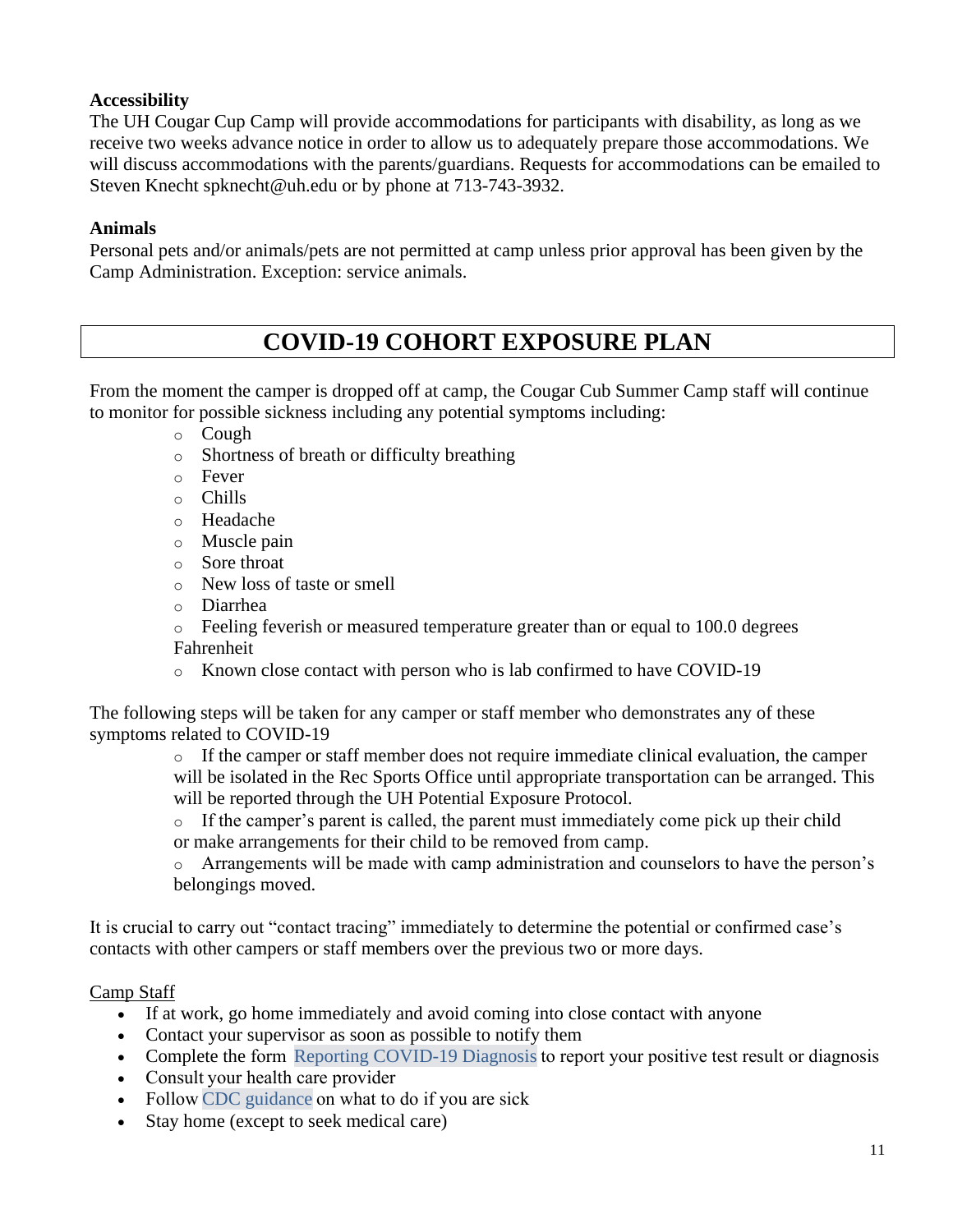- Follow the Self-Quarantine/Isolation protocols
- Do not return to campus until written approval is received. See Completion of Self-
- [Quarantine/Isolation.](https://www.uh.edu/covid-19/guidelines-protocols/completion-of-self-quarantine-isolation/)
- Cooperate with contact tracers to provide information regarding others with whom you have had close contact

In the case of a camper or staff member who was diagnosed with COVID-19, the individual may return to work/camp when they have been cleared by a healthcare provider and/or completed and received written approval after completing the [Request to Return to Campus](https://veoci.com/v/p/form/t2v2v5wkpweq?c=124640) form and the [Self-](https://www.uh.edu/covid-19/guidelines-protocols/completion-of-self-quarantine-isolation/)[Quarantine/Isolation](https://www.uh.edu/covid-19/guidelines-protocols/completion-of-self-quarantine-isolation/) protocol form.

In the case of a camper or staff member who has symptoms that could be COVID-19 and does not get evaluated by a medical professional or tested for COVID-19, the individual is assumed to have COVID-19, and the individual may not return to camp until the individual has completed the same three-step criteria listed below; or

- If your symptoms are a result of a pre-existing medical condition; or
- Your health care provider has advised that you have an alternative medical diagnosis that is unrelated to COVID-19 and are no longer contagious; or
- If at least 24 hours has passed since last fever without the use of fever-reducing medications and improvement in symptoms; and, at least 10 days has passed since symptoms first appeared

If the camper or staff member has symptoms that could be COVID-19 and wants to return to camp before completing the above self-isolation period, the individual must obtain a medical professional's note clearing the individual for return based on a negative nucleic-acid COVID-19 test and an alternative diagnosis.

In the event that there is a confirmed cohort exposure we will notify staff and parents/guardians of the following: 

Camp Staff

- Complete the form [Reporting Potential COVID-19 Exposure](https://veoci.com/v/p/form/3vs2tkw3m9uj?c=124640)
- If advised to Self-Quarantine follow the Self-Quarantine/Isolation protocols and do not return to campus until your Request to Return to Campus is approved.

## **Campers**

- Follow the **Self-Quarantine/Isolation** protocols
- If the camper wants to return to camp before completing the above self-isolation period, the individual must obtain a medical professional's note clearing the individual for return based on a negative nucleic-acid COVID-19 test and an alternative diagnosis.

# **Activity Overview**

## **UH Cougar Cub Camp Activities include:**

- Special Events
- Indoor/Outdoor Games
- Arts and Crafts
- Brain Breaks
- Team/ Individual Sports
- Group games
- Fitness Activities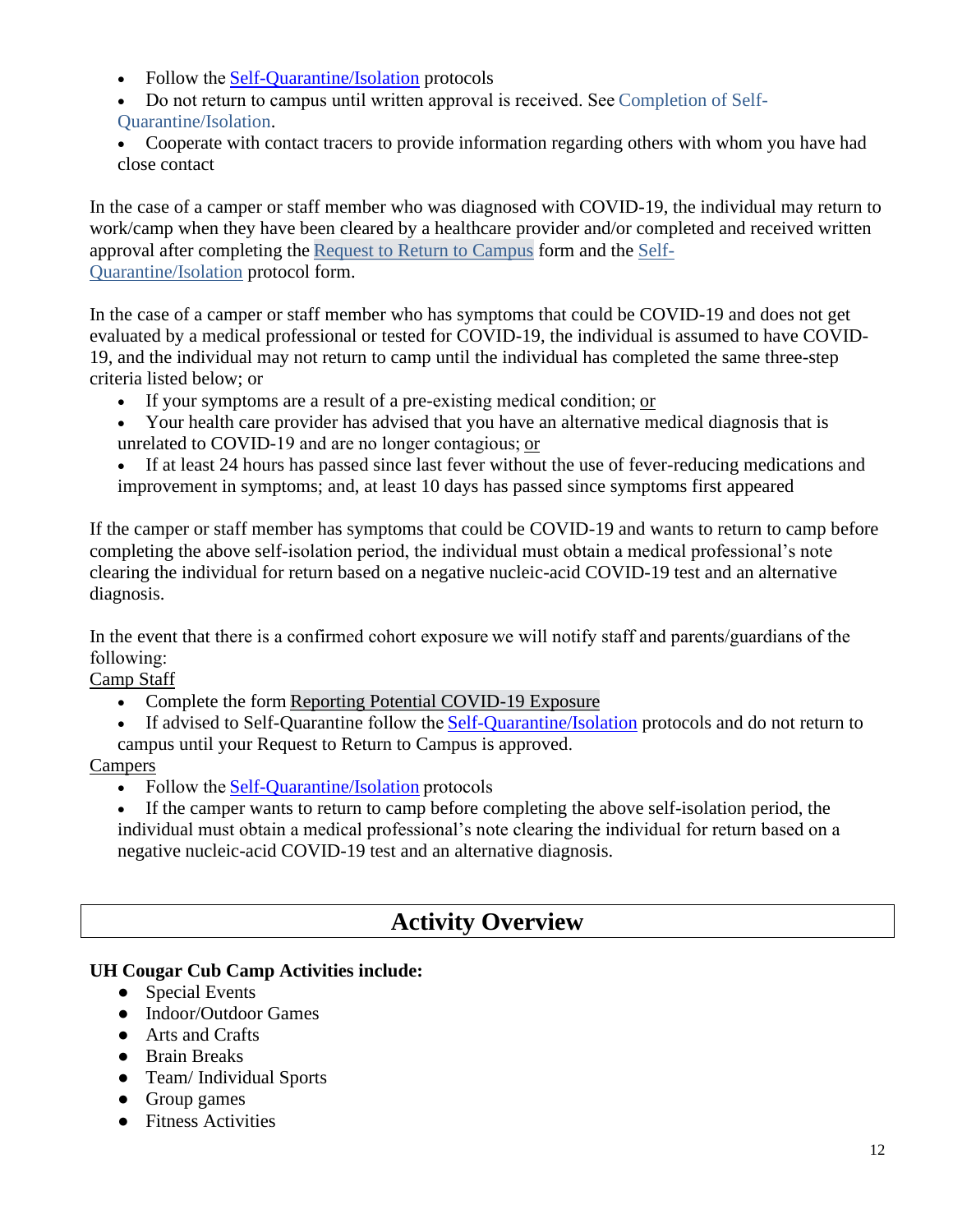- Rock Climbing
- Outdoor Adventure Education

## **What activities will campers be playing on a weekly basis?**

Each week, the activity schedule changes based on camper input, counselor input, space availability, and other factors. We try to incorporate as many different activities as possible throughout the summer to keep everything new and exciting.

Our daily activity schedule will be sent out no later than Mondays as parent's drop off campers. This information is subject to change but we will try to stay as close to the schedule as possible. Activity times will last anywhere form 30 minutes to 45 minutes on regular activities. Below is a quick outline of what a normal day of camp will look like.



Each Monday morning of camp, we will start our week going over the basics of the camp and the behavioral expectations for the week. This section outlines our behavioral expectations and the processes for dealing with poor or unacceptable behavior.

## **Cougar Cub Summer Camp Rules:**

- **C**  Camper Safety is #1
- $U$  Uphold and follow the rules
- **B**  Be your best and encourage others (through good sportsmanship)
- **S**  Stay Active

## **Discipline Policy**

The purpose of the discipline policy is to help children understand and modify unacceptable behavior and/or attitudes. When it becomes necessary to discipline a child, all efforts will be taken to guide children to appropriate behavior.

● Discipline will be constructive or educational in nature and may include some measures as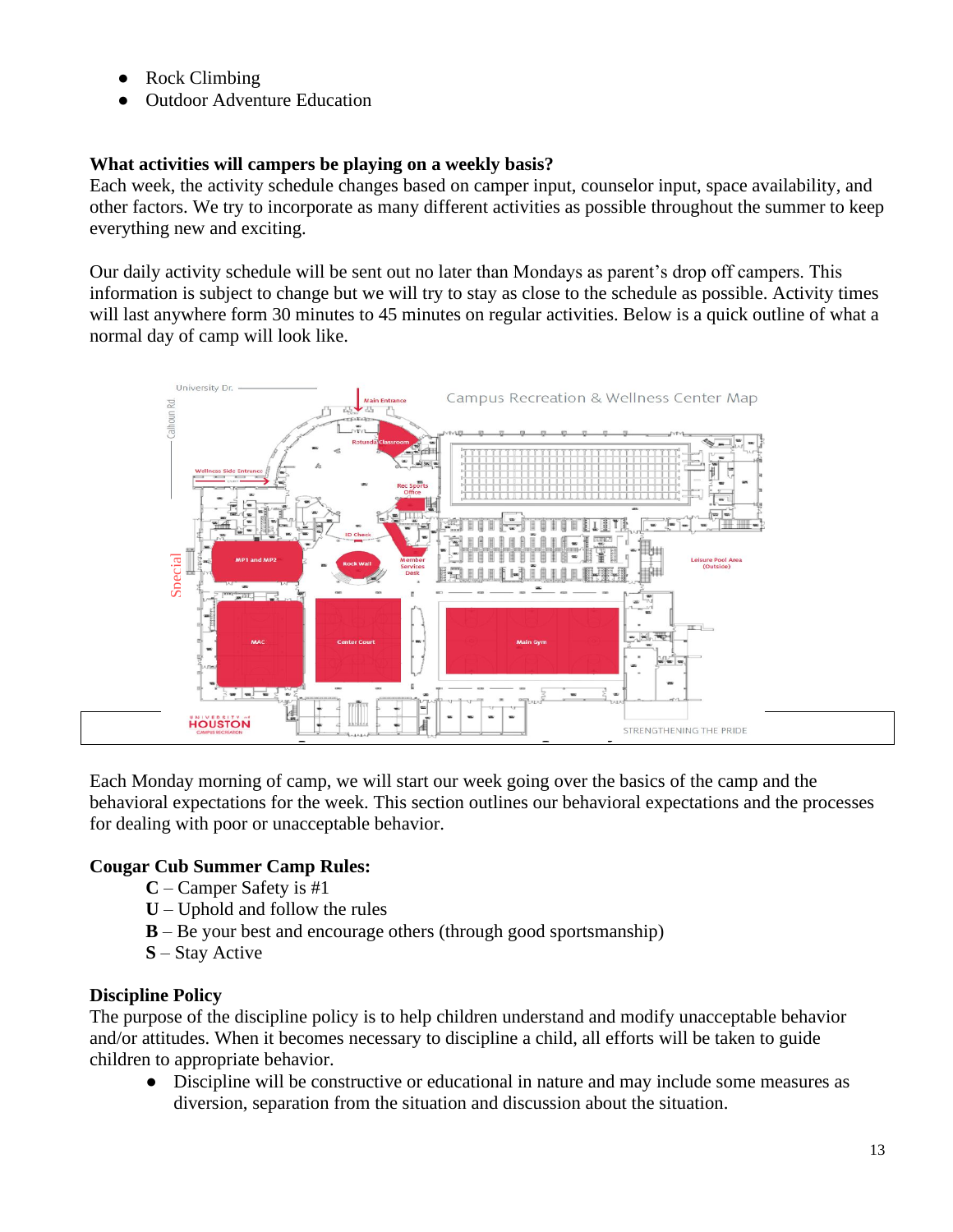- Separation, when used as discipline, shall be brief and appropriate to the child's age and circumstances.
- Children shall not be subjected to fear, mental or physical abuse, or humiliation.
- No child shall be punished for toileting accidents.
- Verbal abuse or derogatory remarks about a child's person, his/her family, race, religion or cultural background will NOT be permitted.
- Lunch and snack time MAY NOT be denied as a disciplinary measure.
- Children shall at no time be allowed to punish or discipline another child.
- Praise and encouragement of positive behavior will be given whenever possible.

## **UH Cougar Cub Camper Behavior Policy:**

I agree to follow the rules and behavior guidelines of UH Cougar Cub Summer Camp. Program rules include, but are not limited to the following:

- a. **I will be respectful of my fellow camp participants and all program staff.** This means that I will speak to others in a respectful manner and tone of voice, I will follow directions and I will not cause or threaten physical harm towards others. I understand that disrespectful behaviors include, but are not limited to, hitting, punching, kicking, biting, spitting, swearing, lying and refusing to listen to the camp staff.
- b. **I will be respectful of UH Cougar Cub Camp grounds and buildings, places we may visit and the belongings of others.** This means that I will not litter, vandalize, steal, or destroy items that do not belong to me. I will act in a behavior that will not give a negative image of UH Cougar Cub Summer Camp.
- **c. I agree to follow all camp rules including those that are not listed on this behavior agreement.**

**First Occurrence –** The first time an incident happens will result in a phone call and/or email. Camp Administration will explain to parents what happened and discuss what has been done thus far. In the case where severe behavior occurs, the child may automatically be suspended or removed from camp without refund. We will discuss the issue(s) that occurred and strategies camp staff used to handle the situation and strategies suggested by the parents to deter future issues.

**Second Occurrence** – The second time an incident occurs, it will result in a second phone call home and email from Camp Administration. Again, in the case where severe behavior occurs, the child may be suspended or removed from camp without refund. We will again discuss the issue(s) that occurred and strategies camp staff used to handle the situation and strategies suggested by the parents to deter future issues. Communication with the parent that the continuance of the behavior could result in removal from camp will be discussed.

**Third Occurrence** – The third incident will result in immediate removal from camp without refund\*\*. Camp Director will make final determination for removal. The removal from camp may be for the duration of the summer and include all other weeks that the child was enrolled in.

\*\*Camp has Zero-Tolerance for bullying, physical violence, or stealing. Any occurrence of the following infractions could result in an immediate removal.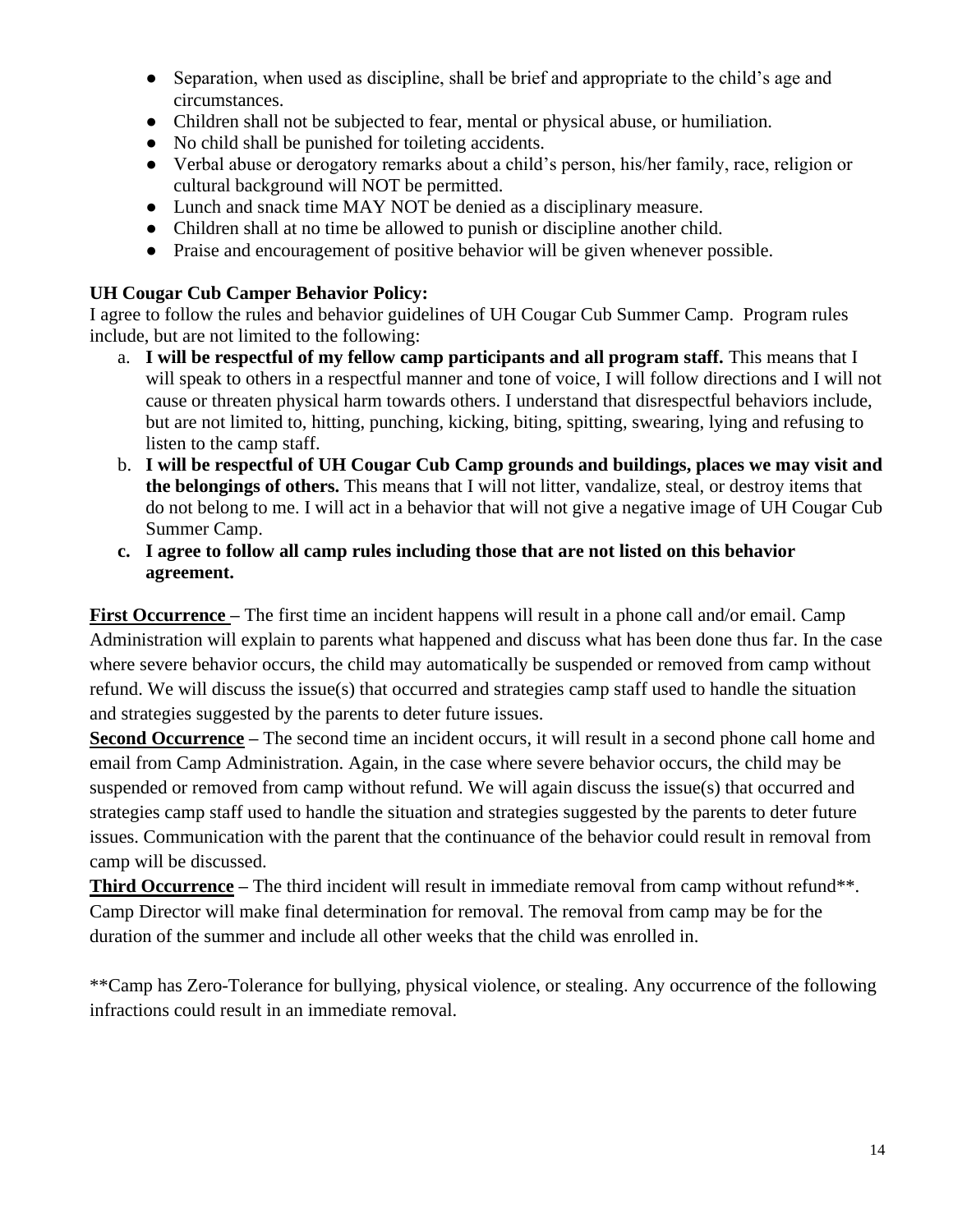# **Cougar Cub Camp Staff and Staff Training**

#### **Cougar Cub Camp Staff**

UH Cougar Cub Camp prides itself on providing children with highly motivated and enthusiastic staff who will mentor your child. Candidates must meet strict qualifications that meet and often exceed licensing guidelines. All staff must pass a Texas Department of Social Services Criminal Background Check; participate is several training such as child abuse prevention, CPR/First Aid Training, OSHA blood borne pathogens, and other staff licensing trainings. Staff also adheres to state licensing ratios to ensure that appropriate supervision is maintained throughout the duration of the program. While follow state licensing practices, we are currently not a licensed camp.

#### **Counselors**

Most of our counselors are active participants in recreational programming, possibly education majors, current Campus Recreation employees, or students that just a have a passion for summer camps and working with children. We try to hire a diverse group of student counselors to serve as leaders, role models, and mentors for your campers. The counselors will spend time with the same groups throughout the weeks to provide as much stability as possible during the days.

#### **Child Abuse Prevention Policy:**

The State of Texas requires any campus program for minors conducted on-campus to certify its staff with the Department of State Health Services. All UH Campus Recreation employees must complete Campus Program for Minors: Sexual Abuse and Child Molestation Training every two years. For summer camp staff, we complete this training annually. Our staff records are on file with the State Health Services office if needed. Any person involved with our camp for an extended period of time will also be required to complete this training.

UH Cougar Cub Camp advocates a positive guidance and discipline policy with an emphasis on positive reinforcement, redirection prevention, and the development of self-discipline. At no time will the following disciplinary techniques be tolerated: physical punishment, yelling, striking, biting, kicking, squeezing, shaming, withholding food or rest room privileges, confining children in small locked rooms, or verbal or emotional abuse.

Based upon its concern for children, parents, and UH Cougar Cub Camp staff; the following standards related to reporting procedures, staffing, standards, code of conduct, and resources for parents and children, have been developed.

\*\***Note**: UH Cougar Cub Summer Camp, like many other public institutions, is mandated by law, to report suspected child abuse.

"CHILD ABUSE is mistreatment or neglect of a child by parent(s) or others resulting in injury or harm. Child abuse may be physical, verbal, emotional or sexual. Its effects may result in severe emotional and physical handicaps, anti-social behavior, even death."

#### **Suspected Child Abuse Procedures**

- 1. At the first report or suspicion of child abuse, the staff or volunteer to whom it has been reported will immediately inform their supervisor.
- 2. UH Cougar Cub Camp will make a report to Child Protective Services and will request that the situation be investigated.